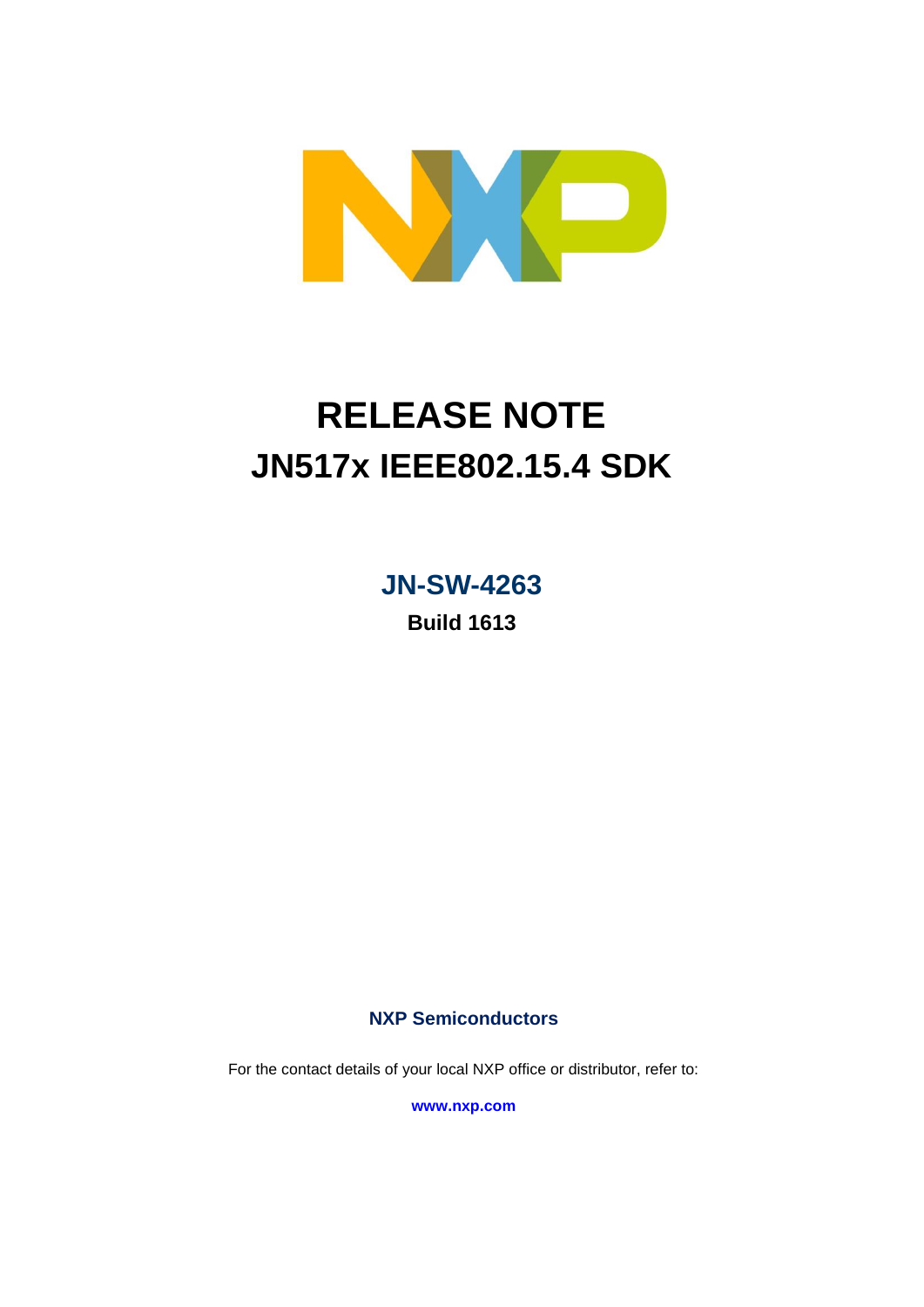٠

# **CONTENTS**

|    | 1. Software Components                                                                                                                                                                                                                                                                                                                                                  | 3                                                                                                                                                       |
|----|-------------------------------------------------------------------------------------------------------------------------------------------------------------------------------------------------------------------------------------------------------------------------------------------------------------------------------------------------------------------------|---------------------------------------------------------------------------------------------------------------------------------------------------------|
| 2. | <b>Supported Hardware Products</b>                                                                                                                                                                                                                                                                                                                                      | 3                                                                                                                                                       |
| 3. | <b>File Integrity</b>                                                                                                                                                                                                                                                                                                                                                   | 3                                                                                                                                                       |
| 4. | <b>Installation</b><br>4.1 LPCXpresso Installation<br>4.2 SDK Plug-in Installation                                                                                                                                                                                                                                                                                      | $\overline{\mathbf{4}}$<br>$\overline{\mathbf{4}}$<br>4                                                                                                 |
|    | 5. Release Details<br>5.1 New Features and Changes<br>5.2 Bug Fixes<br>5.3 Modifications Required<br>5.4 Known Issues<br>5.4.1 Link Time Optimisation Problem                                                                                                                                                                                                           | 5<br>5<br>$\begin{array}{c} 5 \\ 5 \\ 5 \end{array}$<br>5                                                                                               |
|    | 6. Migrating from JN516x Family of Devices<br>6.1 Increased On-chip Flash Size<br>6.2 Decreased Boot Flash Size<br>6.3 Interrupt Priority Levels<br>6.4 DIO Pin Configuration<br>6.5 Timers<br>6.5.1 17-bit 32MHz Timer Operation<br>6.5.2 Additional Timers<br>6.6 New I <sup>2</sup> C Block<br>6.7 Tick Timer<br>6.8 Endian Switch<br>6.9 Additional Analogue Inputs | 7<br>$\overline{7}$<br>$\overline{7}$<br>$\overline{7}$<br>$\overline{7}$<br>8<br>8<br>8<br>8<br>$\boldsymbol{9}$<br>$\overline{9}$<br>$\boldsymbol{9}$ |
|    | <b>7. Related Documentation</b>                                                                                                                                                                                                                                                                                                                                         | 9                                                                                                                                                       |
|    | <b>RELEASE HISTORY (Build 1546)</b>                                                                                                                                                                                                                                                                                                                                     | 10                                                                                                                                                      |
|    | 8. Release Details<br>8.1 New Features and Changes<br>8.2 Bug Fixes<br>8.3 Modifications Required<br>8.4 Known Issues<br>8.4.1 Link Time Optimisation Problem                                                                                                                                                                                                           | 10<br>10<br>10<br>11<br>11<br>11                                                                                                                        |
|    | <b>RELEASE HISTORY (Build 1381)</b>                                                                                                                                                                                                                                                                                                                                     | 12                                                                                                                                                      |
| 9. | <b>Release Details</b><br>9.1 New Features and Changes<br>9.2 Bug Fixes<br>9.3 Modifications Required<br>9.4 Known Issues<br>Link Time Optimisation problem.                                                                                                                                                                                                            | 12<br>12<br>12<br>12<br>12<br>12                                                                                                                        |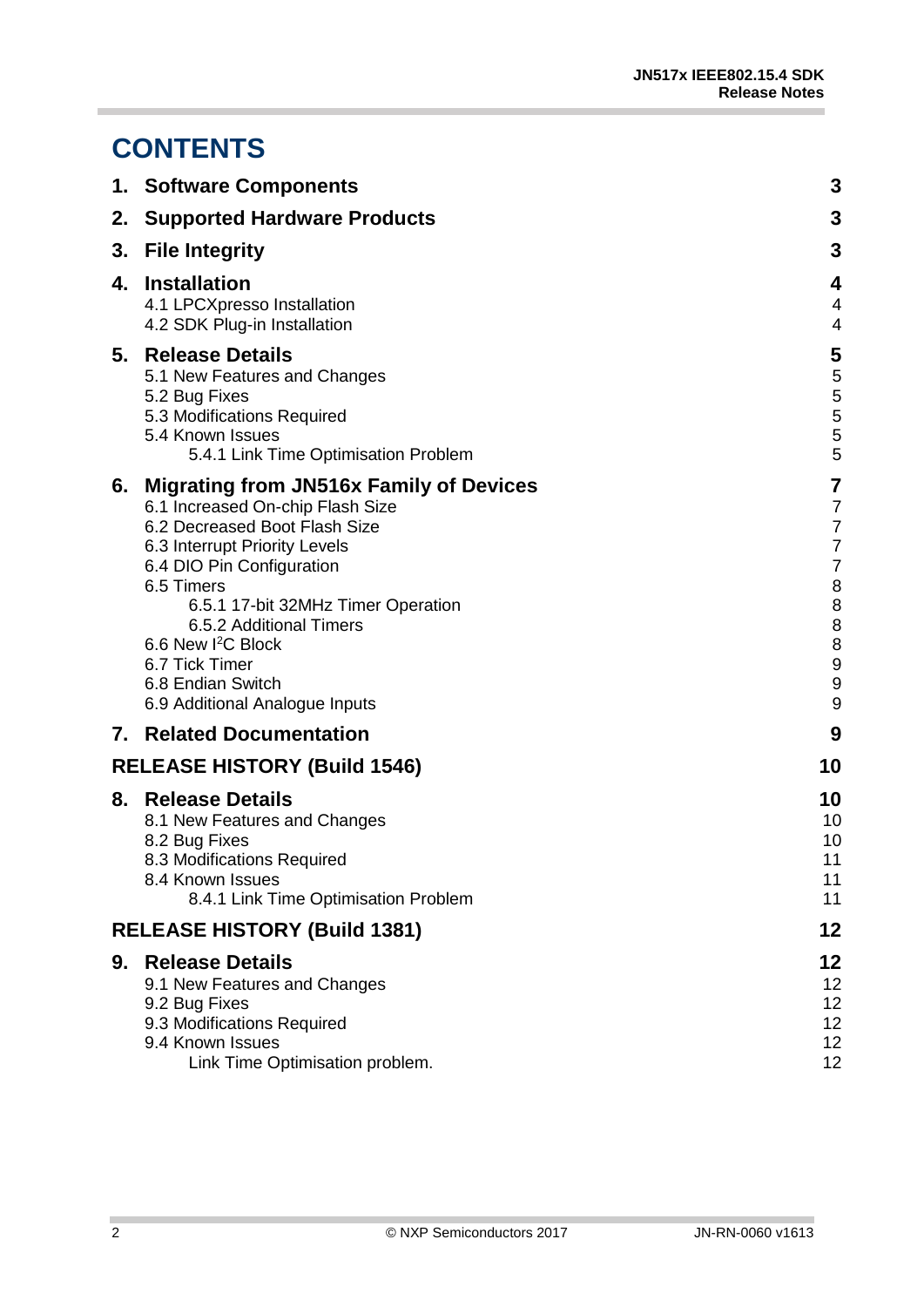# <span id="page-2-0"></span>**1. Software Components**

The JN517x IEEE802.15.4 Software Developer's Kit (JN-SW-4263) contains software resources needed to develop IEEE802.15.4 applications for the NXP JN5179, JN5178 and JN5174 wireless microcontrollers. The SDK must be installed on an existing installation of the LPCXpresso Integrated Development Environment (see Section [4\)](#page-3-0).

This SDK release is version 1546 and provides:

- Full MAC layer (802.15.4-2003 / 2006) plus MicroMAC
- 802.15.4 Stack API
- AES (Advanced Encryption Standard) API
- Debug library
- JN517x Integrated Peripherals API
- Production Test API
- Chip and board support for JN517x devices
- Radio Recalibration library
- Jennic packet sniffer binary images for use with Ubiqua packet analyser
- 'New project' wizard for LPCXpresso
- IEEE 802.15.4 Application Template (JN-AN-1211)

**Note:** The IEEE 802.15.4 Application Template for JN517x (JN-AN-1211) provides a starting point for a new project and can be accessed via the 'New project' wizard in LPCXpresso, as described in the *JN517x LPCXpresso Installation and User Guide (JN-UG-3109)*.

# <span id="page-2-1"></span>**2. Supported Hardware Products**

This software release supports the following hardware products:

| <b>Chips</b> | <b>Modules</b>                                     | <b>Hardware Kits</b>                         | <b>Dongles</b> |
|--------------|----------------------------------------------------|----------------------------------------------|----------------|
| JN5179-001   | JN5179-001-M10<br>JN5179-001-M13<br>JN5179-001-M16 | JN517x-DK005<br>JN517x-XK030<br>JN517x-XK040 | OM15021        |
| JN5178-001   |                                                    |                                              |                |
| JN5174-001   |                                                    |                                              |                |

# <span id="page-2-2"></span>**3. File Integrity**

The following table indicates the MD5 checksum of files included in the release.

| <b>File</b>                            | MD <sub>5</sub>                  |
|----------------------------------------|----------------------------------|
| JN-SW-4263-IEEE-802.15.4-SDK-v1546.zip | c2b73080ff16be15c80ad0db47a1bcfb |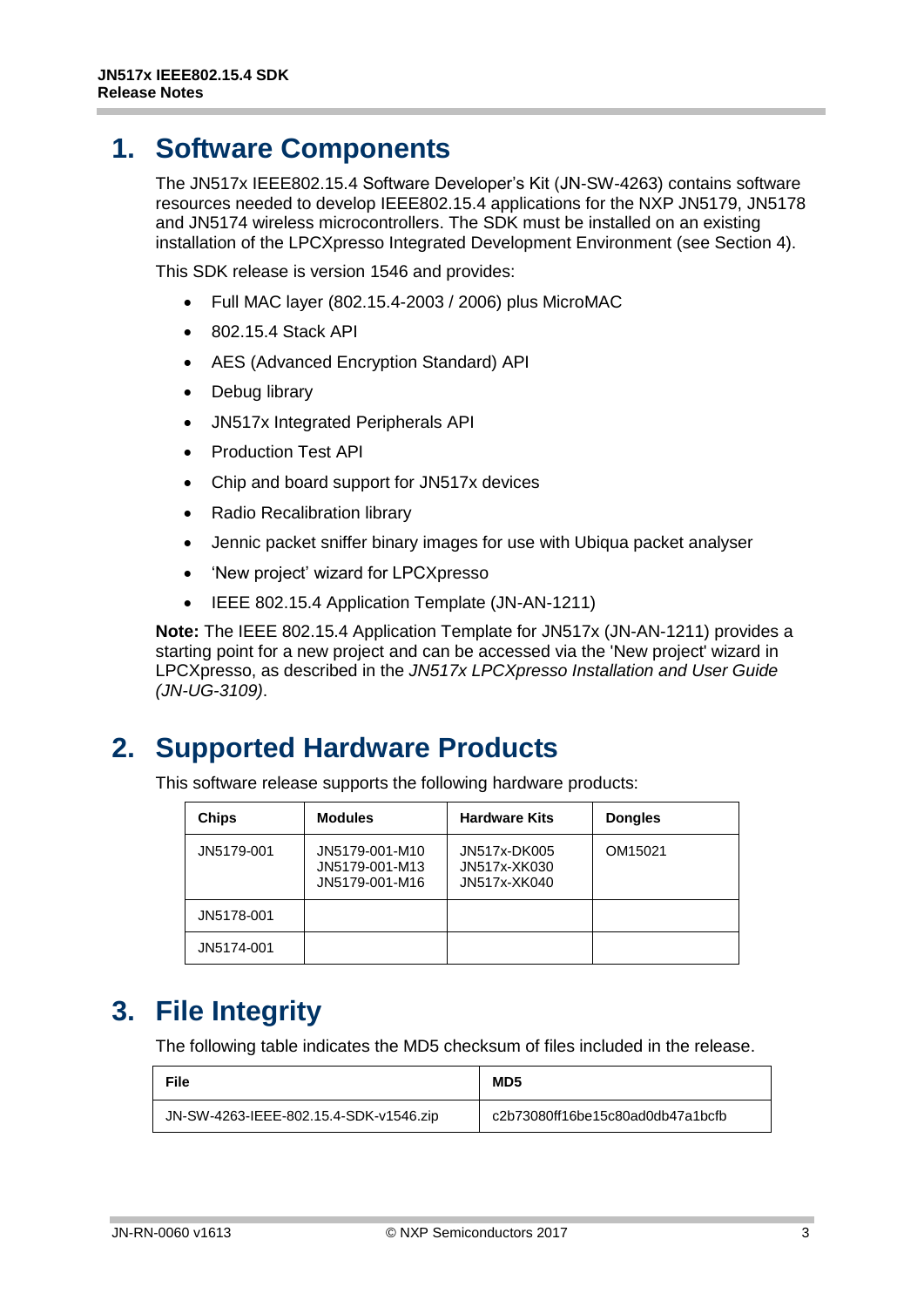# <span id="page-3-0"></span>**4. Installation**

This SDK (JN-SW-4263) must be installed on top of the Eclipse-based LPCXpresso. The SDK is distributed as an Eclipse plug-in archive for LPCXpresso.

# <span id="page-3-1"></span>**4.1 LPCXpresso Installation**

LPCXpresso can be obtained from the following NXP web page:

#### **[www.nxp.com/lpcxpresso](http://www.nxp.com/lpcxpresso)**

In order to develop JN517x applications without limitation, we recommend that you purchase the Pro edition of LPCXpresso.

The required version of LPCXpresso for this SDK release is:

#### **LPCXpresso IDE v7.9.2 build 493 (LPCXpresso\_7.9.2\_493)**

*Important: This is the version with which the libraries within the SDK were compiled and verified. Other versions of LPCXpresso may not be compatible with the contents of the SDK and cannot be guaranteed to work or be supported with the JN51xx devices.*

To obtain LPCXpresso and install it on your development machine:

- **1.** If you do not already have a web account with NXP, navigate to [www.nxp.com](http://www.nxp.com/) and create an account.
- **2.** Sign in to your NXP web account.
- **3.** Navigate to the page [www.nxp.com/lpcxpresso.](http://www.nxp.com/lpcxpresso)
- **4.** Select the **Downloads** tab and then click the **Download** button.
- **5.** Check whether the displayed version is the recommended version indicated above:
	- If it is the recommended version, download it.
	- If it is not the recommended version, click **Previous** and then select the recommended version and download it.
- **6.** Launch the LPCXpresso installer and follow the on-screen instructions. On Linux platforms, this MUST be done as root. Full installation details are provided in the *LPCXpresso IDE Installation and Licensing Guide*, available on the **Documentation** tab of the above web page.

# <span id="page-3-2"></span>**4.2 SDK Plug-in Installation**

Once LPCXpresso is installed, the SDK plug-in archive can be installed as follows:

- **1.** Start LPCXpresso (on Linux platforms, this MUST be done as root).
- **2.** Navigate to the drop-down menu option **Help**, which can be found at the top of the IDE options.
- **3.** In the drop-down menu, select **Help > Install New Software**.
- **4.** In the pop-up dialog box, click the **Add** button.
- **5.** In the resulting **Add Repository** pop-up dialog box, within the **Name** field enter "NXP IEEE 802.15.4 SDK". Then click the **Archive** button.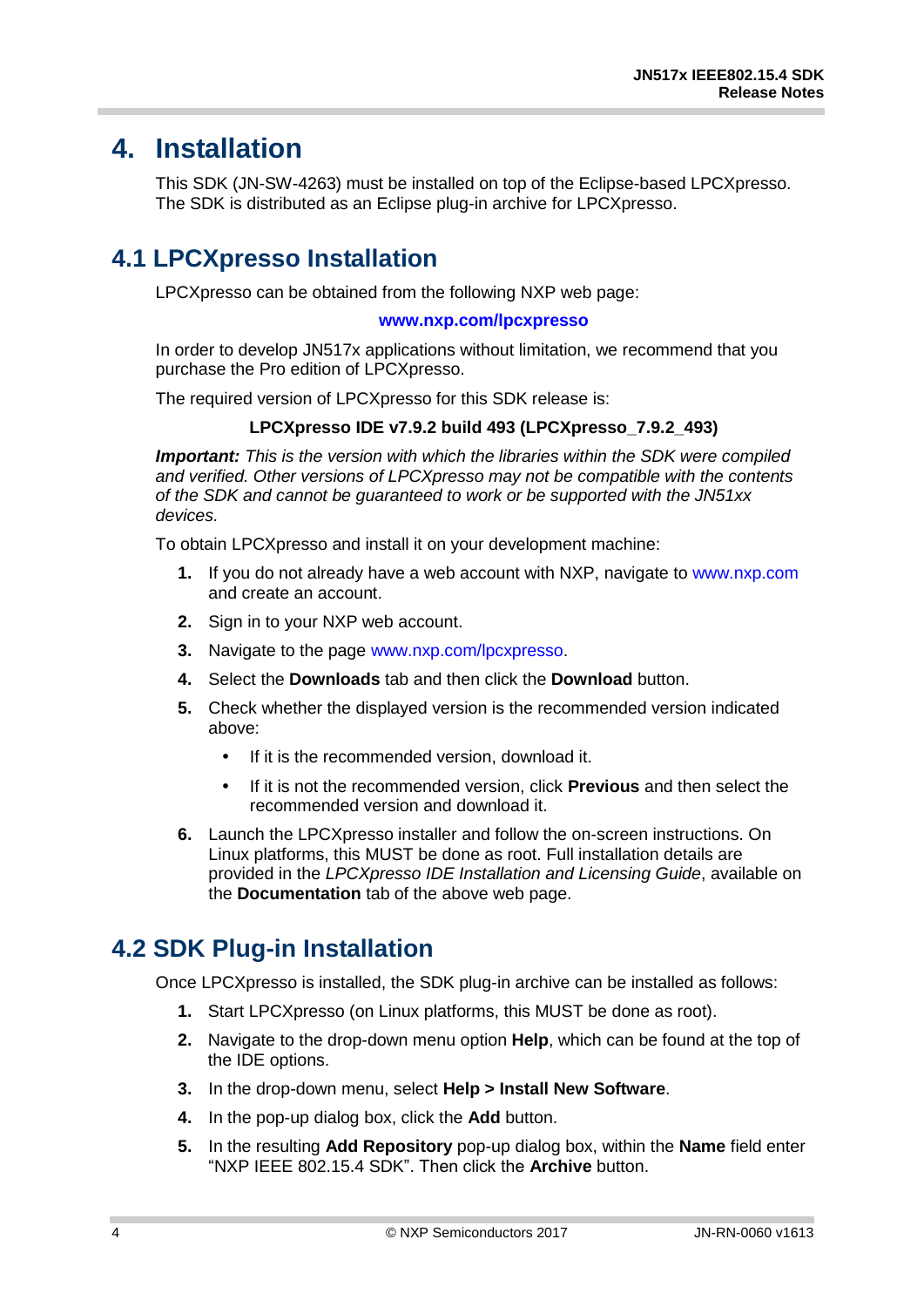- **6.** In the resulting **Repository Archive** pop-up window, navigate to the location where the **JN-SW-4263-IEEE-802.15.4-SDK-v1613.zip** is present, then click the **OK** button.
- **7.** This will populate the plug-ins list as follows:

#### **NXP RFCS JN-SW-4263 Software Development Kit**

#### **NXP RFCS JN51xx Flash Programmer**

#### **NXP RFCS Terminal**

- **8.** Select all the above by clicking the **Select All** button. Once all the options are selected, click the **Finish** button.
- **9.** Follow all the subsequent instructions, and accept the terms and conditions and disclaimers.

# <span id="page-4-0"></span>**5. Release Details**

### <span id="page-4-1"></span>**5.1 New Features and Changes**

The following new features are included in this release:

| Internal ID                      | <b>Description</b>                                    |  |
|----------------------------------|-------------------------------------------------------|--|
| Eclipse Flash Programmer Plug-In |                                                       |  |
|                                  | Added identification of minor JN517x chip ID revision |  |

### <span id="page-4-2"></span>**5.2 Bug Fixes**

None

# <span id="page-4-3"></span>**5.3 Modifications Required**

None

### <span id="page-4-4"></span>**5.4 Known Issues**

#### <span id="page-4-5"></span>**5.4.1 Link Time Optimisation Problem**

In some instances when using Link Time Optimisation (LTO) to reduce code size, it has been observed that optimisation fails when a private variable (i.e. local to a file) exists with the same name as a global assembler symbol in another file. The result is that the symbol defined in the assembler file is not linked with a corresponding extern in a C file because it clashes with the name of the static variable. A linker error occurs, reporting an undefined reference in the file containing the extern reference.

The workaround is to disable LTO for the file containing the extern by specifying the flags as part of the build instructions, e.g. to switch off LTO for file "problem file.o", add the following to the makefile: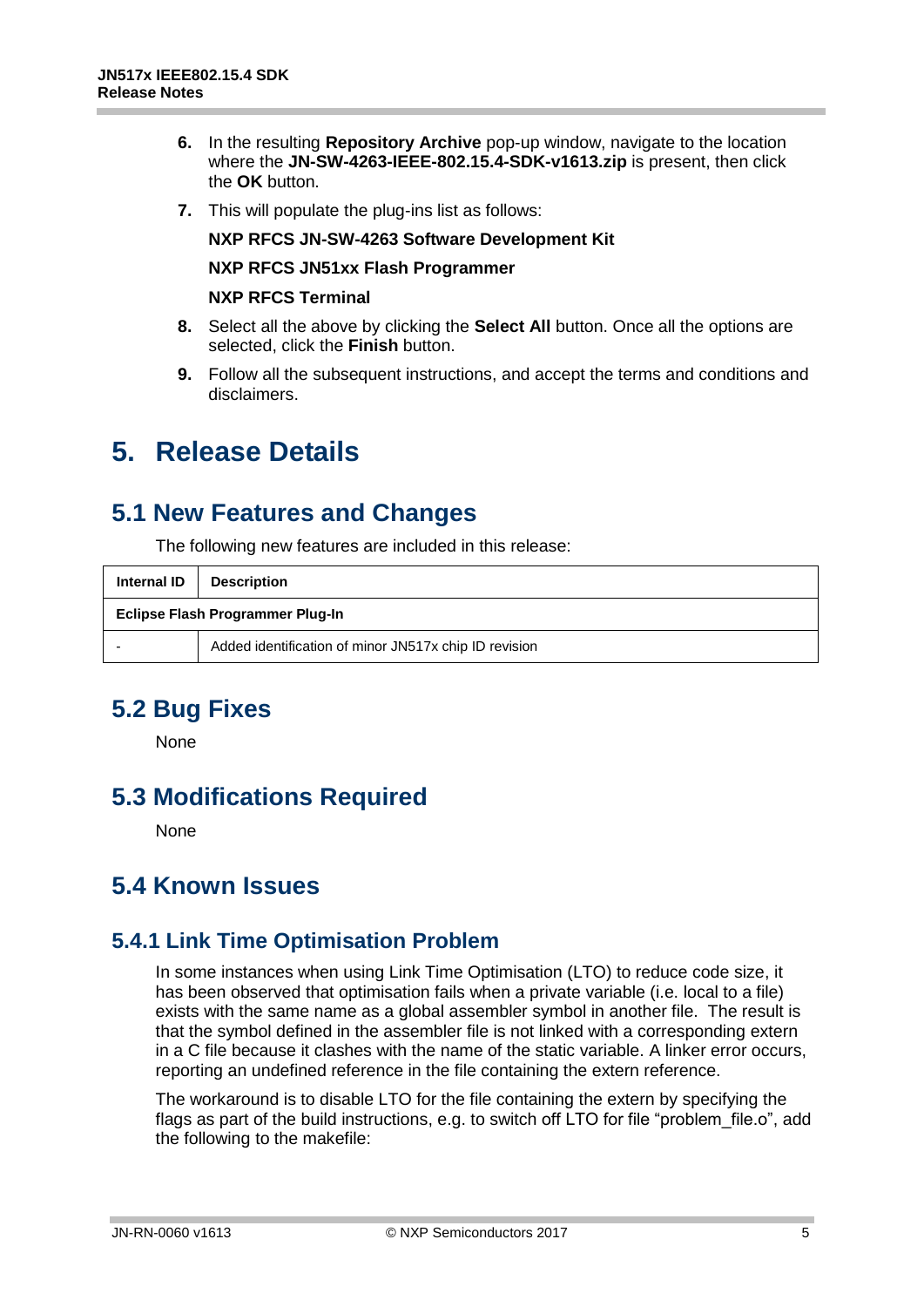problem\_file.o: CFLAGS += –fno–lto

Alternatively, one or other symbol can be renamed so that they no longer clash.

To switch off LTO for ALL files, the flag DISABLE\_LTO=1 can be used, but this will result in larger overall binary sizes. The section in the makefile is shown below:

```
# Default (unless debugging) is to compile & link using link time 
optimisation, but allow it to be disabled by setting DISABLE_LTO=1
ifneq ($(DISABLE_LTO), 1)
CFLAGS += -flto -ffat-lto-objectsLDFLAGS += -flto
else
CFLAGS += -fno-lto
LDFLAGS += -fno-lto
Endif
```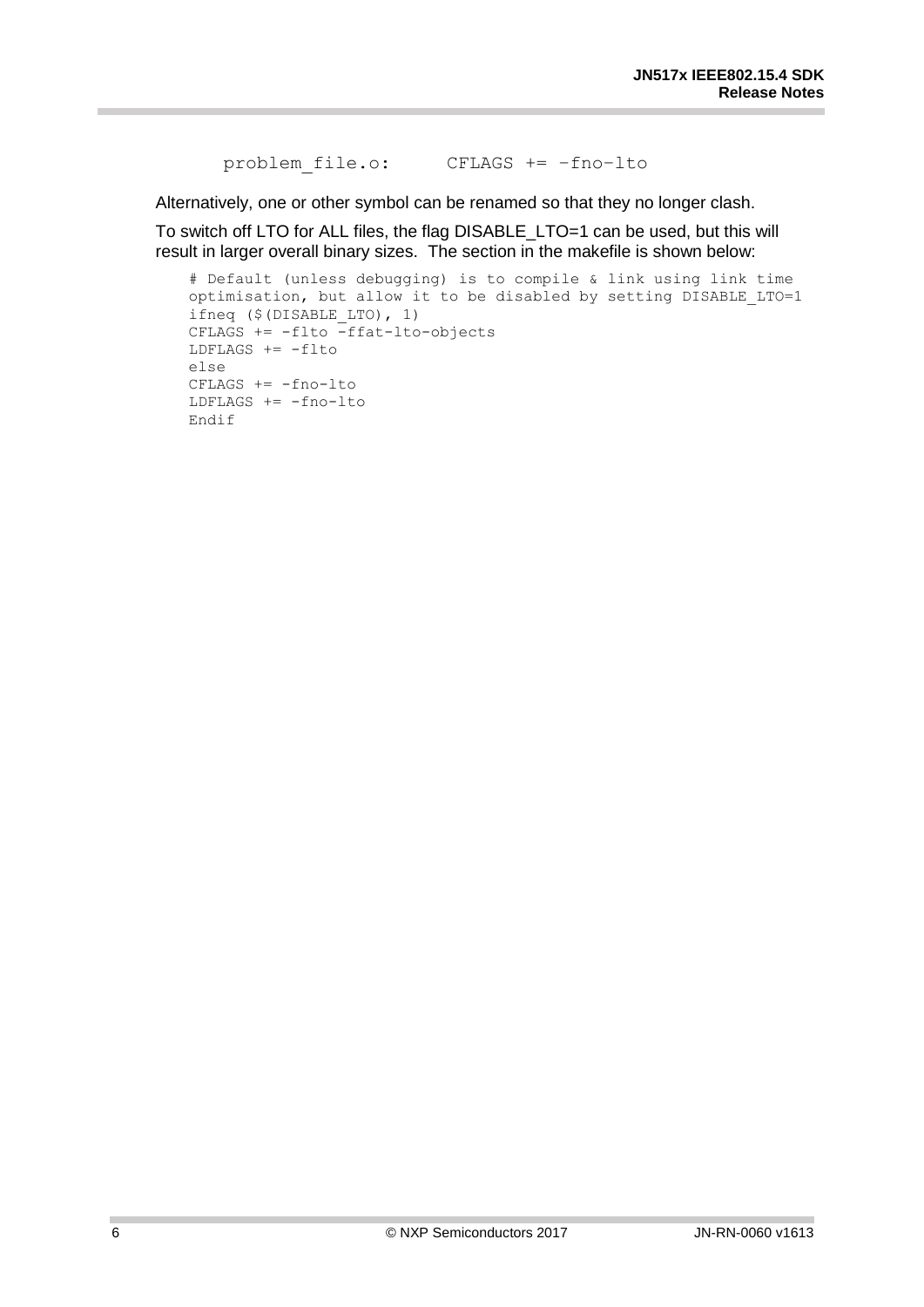# <span id="page-6-0"></span>**6. Migrating from JN516x Family of Devices**

This section provides guidance on migrating software applications from the NXP JN516x family to the JN517x family. This migration is mainly concerned with understanding the hardware changes that have been made between the two device families. The software development environment remains the same, as it is based on the Eclipse IDE, although the IDE is the NXP LPCXpresso package for JN517x and the 'BeyondStudio for NXP' package for JN516x. Since the two environments are the same, there should be no need to change the application support apart from recompiling the source to create binaries for the new device.

# <span id="page-6-1"></span>**6.1 Increased On-chip Flash Size**

The internal Flash memory size has been increased to 512 KBytes on the JN5179. The internal Flash memory sizes for the JN5178 and JN5174 are 256 KBytes and 160 KBytes respectively.

### <span id="page-6-2"></span>**6.2 Decreased Boot Flash Size**

The decrease in bootloader Flash memory on the JN517x is unlikely to be an issue for the normal user, but those who require changes to the bootloader should be aware that only 8 KBytes of Flash are available for the boot sector. This restriction is likely to make it very difficult to build a bootloader which contains a meaningful amount of debug for development purposes. For reference, the supplied bootloader occupies around 6.6 KBytes.

### <span id="page-6-3"></span>**6.3 Interrupt Priority Levels**

There are 15 levels of interrupt priority available on the JN517x. These levels should map directly to those that are available on the JN516x chips, i.e. priority increases from 0 to 15. However, be aware that critical sections can be over-ridden by highpriority interrupts and therefore care needs to be exercised when setting interrupt levels. The threshold for high-priority interrupts which will override critical sections on the JN517x is 12:

- Time-critical non-stack functions which require rapid interrupt responses should use priority levels above 12.
- Stack-based and user functions with looser timing requirements should use priority levels below 12.

# <span id="page-6-4"></span>**6.4 DIO Pin Configuration**

The JN517x platform has a more flexible scheme for multiplexing different functionality onto DIO lines than the JN516x series. In order to cope with the increased flexibility, a new Integrated Peripherals API function **vAHI\_SetDIOpinMultiplexValue()** is used to configure the functionality of the individual DIO pins, while the JN516x allowed only one alternative functional role on a DIO pin. As a consequence, a number of API functions that were used to enable DIO pins for these alternative roles are no longer relevant. However, new API functions have been introduced that perform the same operations as their JN516x counterparts apart from configuring the DIO lines. The expected behaviour for JN517x is a call to **vAHI\_SetDIOpinMultiplexValue()** to route the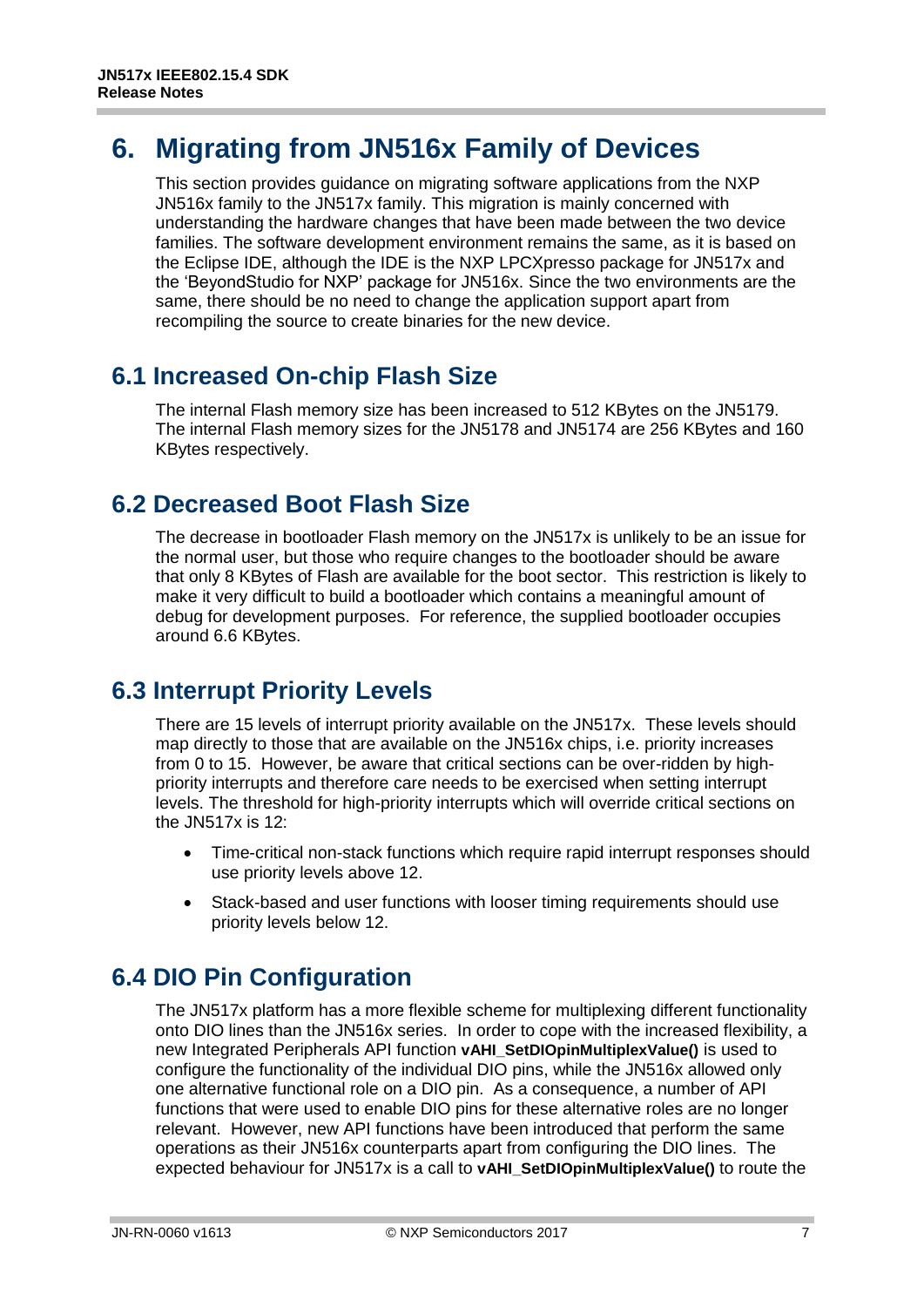peripheral signals to the appropriate DIO pin, followed by a call to the appropriate configure function to set up the peripheral.

The JN516x functions that are no longer relevant contain the word "**…SetLocation**" in the function name. The JN517x equivalents that configure the peripheral but do not route the peripheral signals to DIO pins are indicated by "**…NoneDIO**" in their names.

Selectable pull-downs have been added to the DIO pins on the JN517x, in addition to the selectable pull-ups found on the JN516x. The functions **vAHI\_DioSetPullupDirection()** and **u32AHI\_DioReadPullupDirection()** have been added to select a pull-up or pull-down when the functionality is enabled using **vAHI\_DIOSetPullup()**.

There are a restricted number of DIO pins available on the JN517x compared to the JN516x. These are numbered as DIOs 0-15, 17 and 18.

# <span id="page-7-0"></span>**6.5 Timers**

#### <span id="page-7-1"></span>**6.5.1 17-bit 32MHz Timer Operation**

The Timers on the JN5179 have been modified to work using a 32-MHz source clock and their counters have been extended from 16 bits to 17 bits (with the exception of the IR timer on Timer4). The Timer start functions for all modes have had their period variables promoted from uint16 to uint32 (this will not cause compatibility issues). A new API function **bAHI\_Switch32MHzClockForPWM()** has been added to allow the timers to switch to the 32MHz clocking mode and new API functions have been introduced to read the timers in this mode – these functions are indicated by "**Timer17bit**" in the name.

#### <span id="page-7-2"></span>**6.5.2 Additional Timers**

There are 8 timers on the JN517x that are capable of PWM output, increased from 4 timers on the JN516x. The additional timers are PWM Timers 3-6, also known as Timers 4-7.

PWM Timer 4 is slightly different in that it incorporates an Infra-Red Remote Control function. This functionality has been moved from PWM Timer 2 on the JN5169 device.

In addition, a further dedicated timer has been included for use with the Analogue Peripherals. This timer is named the Analogue Peripheral Timer (APT), and is also known as Timer 8. As a consequence of these additions, further API functions to register interrupt callbacks have been defined for the extra timers (5-8).

# <span id="page-7-3"></span>**6.6 New I<sup>2</sup>C Block**

A new I<sup>2</sup>C block has been used in the JN517x. As a consequence, the SI interface functions for the JN516x have been superseded by new functions beginning "**I2C**". These functions are detailed in the *JN517x Integrated Peripherals API User Guide (JN-UG-3118)*.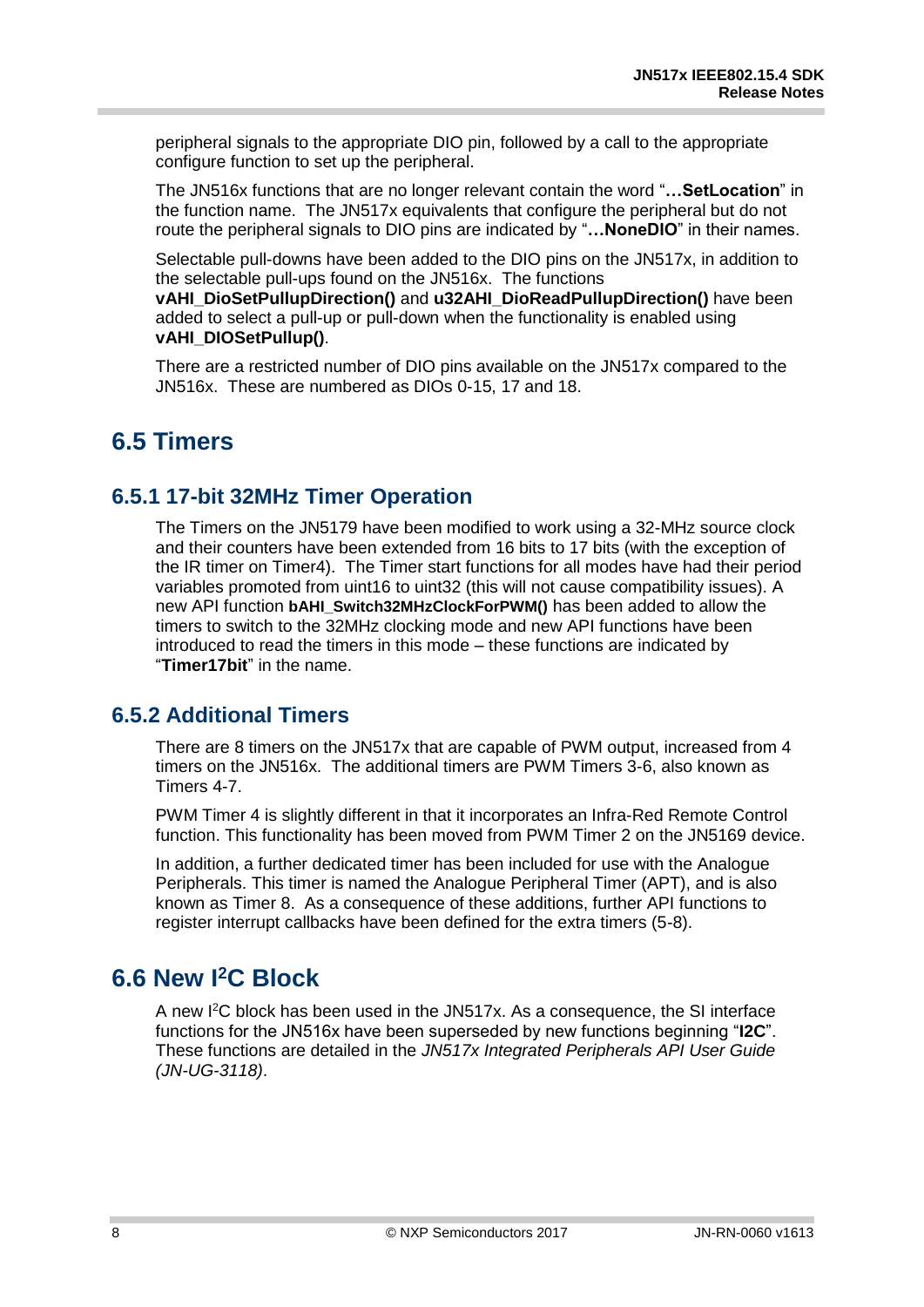### <span id="page-8-0"></span>**6.7 Tick Timer**

The Tick Timer on the JN517x uses the ARM core tick timer, which works differently from the tick timer of the JN516x. The JN517x timer is 24 bits wide and counts down from a reload value which is stored in a reload register. The counter value can be read and also cleared by writing to the counter, but it cannot be explicitly set to a value. The timer can be configured to generate an interrupt and reload the counter with the value stored in the reload register on reaching 0. The Tick Timer can be clocked from a non-dozed version of the processor clock, which can be of frequency 32, 16, 8, 4, 2 or 1 MHz, or a 32kHz clock which means that it can operate much more slowly than the tick timer on the JN516x. All Tick Timer functions have been modified to reflect the new behaviour.

### <span id="page-8-1"></span>**6.8 Endian Switch**

With the move to the ARM Cortex M3 processor, the architecture of the processor has moved from Big-Endian to Little-Endian. While the libraries supplied with the JN517x have been ported and tested on the new architecture, user-supplied code will also need to go through this process. Particular care should be taken where code is accessing 8-bit and 16-bit quantities via pointers, since the byte-order within larger structures or variables will have changed. In addition, the values previously returned by the code may no longer be correct. Similarly, pointer manipulations to step through memory and access structure fields may also fail, as the ordering of fields within memory may also have changed.

# <span id="page-8-2"></span>**6.9 Additional Analogue Inputs**

An additional two analogue inputs are supported by the ADC of the JN517x, bringing the total number of inputs available for monitoring external signals to six, in addition to internal inputs connected to the on-chip temperature sensor and battery voltage monitor.

# <span id="page-8-3"></span>**7. Related Documentation**

The following user documentation supports this software release:

- JN-UG-3024: IEEE 802.15.4 Stack User Guide
- JN-UG-3109: JN517x LPCXpresso Installation and User Guide
- JN-UG-3118: JN517x Integrated Peripherals API User Guide
- JN-AN-1211: IEEE 802.15.4 Application Template for JN517x

**Note:** The JN-AN-1211 application template is supplied in the SDK and is available through the 'New project' wizard in LPCXpresso, as described in the *JN517x LPCXpresso Installation and User Guide (JN-UG-3109)*.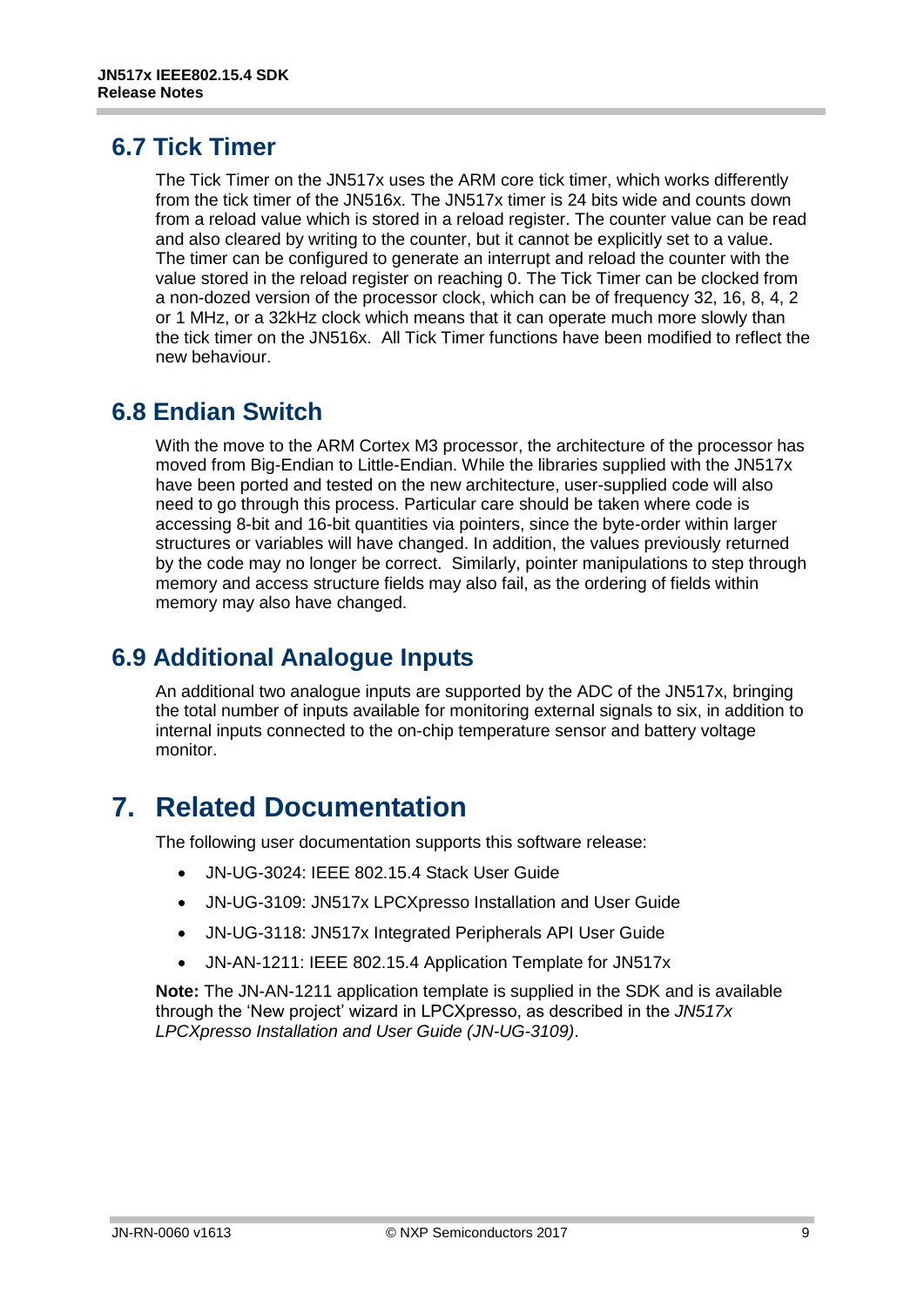# <span id="page-9-0"></span>**RELEASE HISTORY (Build 1546)**

# <span id="page-9-1"></span>**8. Release Details**

# <span id="page-9-2"></span>**8.1 New Features and Changes**

The following new features are included in this release:

| Internal ID                              | <b>Description</b>                                                                                                                                                                                     |  |
|------------------------------------------|--------------------------------------------------------------------------------------------------------------------------------------------------------------------------------------------------------|--|
| <b>Build Configuration</b>               |                                                                                                                                                                                                        |  |
|                                          | When linking, now uses arm-none-eabi-gcc-ar instead of arm-none-eabi-ar. This is necessary<br>for builds with LTO (Link-Time Optimisation) enabled and is backwards compatible with<br>non-LTO builds. |  |
|                                          | Build options:<br>• Warning for "unused local typedefs" disabled<br>• For non-LTO builds, now includes flags to explicitly disable LTO                                                                 |  |
| <b>JN517x Integrated Peripherals API</b> |                                                                                                                                                                                                        |  |
|                                          | Added new function vAHI_ModuleConfigure() for JN517x module configuration.                                                                                                                             |  |
| lpsw7446                                 | Added new I2C Master functions boAHI_I2CIsMasterTransferComplete() and<br>u32AHI_I2CTransferHasFailed().                                                                                               |  |
| lpsw7726                                 | Improved the I2C bus error handling when detecting a NACK to ensure that the<br>boAHI_I2CIsMasterTransferComplete() function correctly completes when a NACK is received.                              |  |
| <b>Production Test API</b>               |                                                                                                                                                                                                        |  |
|                                          | Production Test API updated to latest version.                                                                                                                                                         |  |
| <b>Recalibration</b>                     |                                                                                                                                                                                                        |  |
|                                          | Now clears the PHY interrupt on completion of calibration, which is of benefit to systems that do<br>implement non-standard PHY interrupt handling.                                                    |  |
| Platform                                 |                                                                                                                                                                                                        |  |
|                                          | Support files added for 'DK5' type development boards kit (supplied in JN517x hardware kits).                                                                                                          |  |

# <span id="page-9-3"></span>**8.2 Bug Fixes**

The following issues have been fixed in this release:

| <b>Internal ID</b>                       | <b>Description</b>                                                                                                                                          |  |
|------------------------------------------|-------------------------------------------------------------------------------------------------------------------------------------------------------------|--|
| <b>JN517x Integrated Peripherals API</b> |                                                                                                                                                             |  |
|                                          | Wake timer: Fixed bug in u32AHI_WakeTimerCalibrateEnhanced where any interrupt source<br>would terminate the calibration, not just the wake timer interrupt |  |
|                                          | Infrared driver: Fixed vAHI_InfraredDisable so that it disables the IR timer                                                                                |  |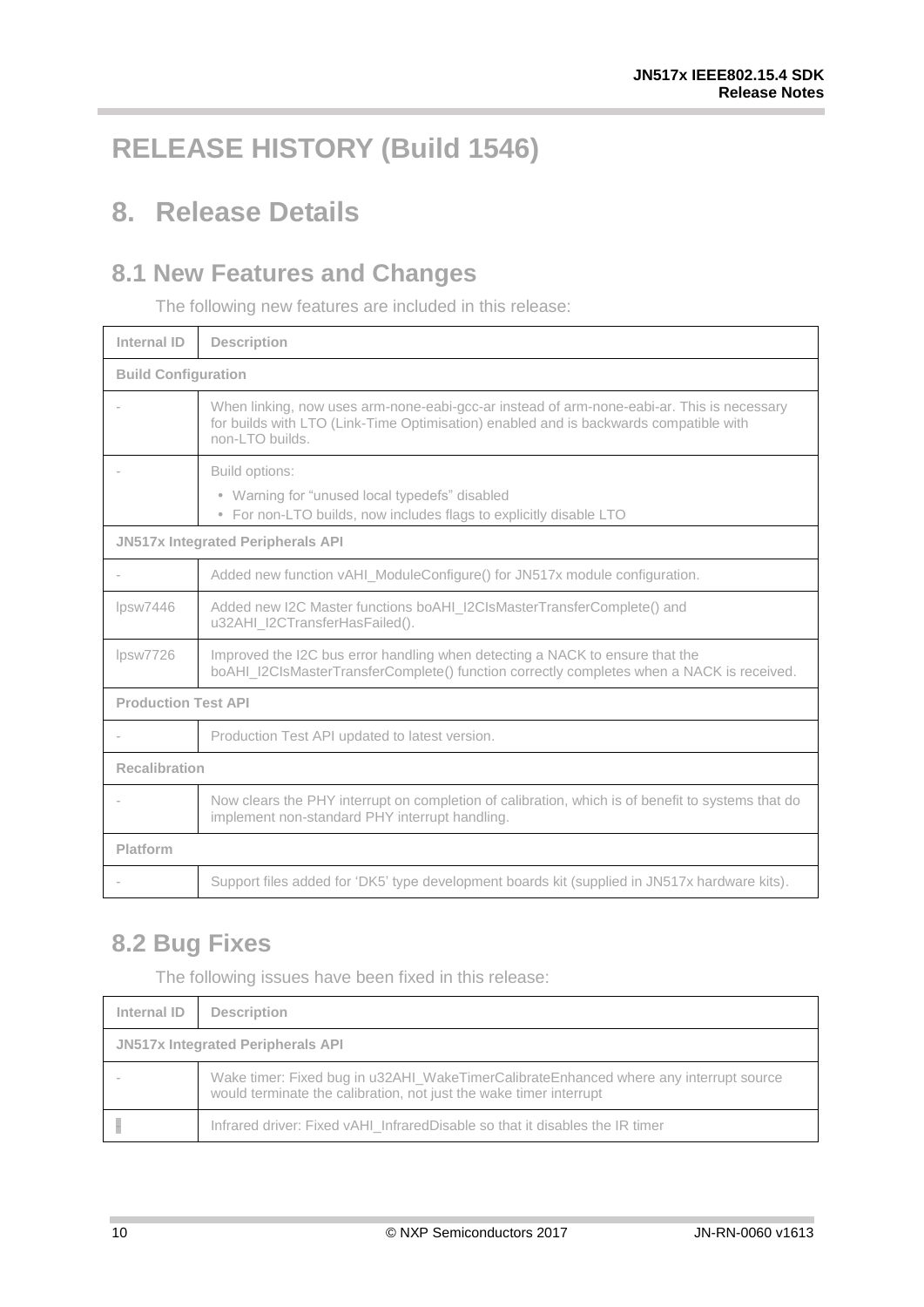# <span id="page-10-0"></span>**8.3 Modifications Required**

None

### <span id="page-10-1"></span>**8.4 Known Issues**

### <span id="page-10-2"></span>**8.4.1 Link Time Optimisation Problem**

In some instances when using Link Time Optimisation (LTO) to reduce code size, it has been observed that optimisation fails when a private variable (i.e. local to a file) exists with the same name as a global assembler symbol in another file. The result is that the symbol defined in the assembler file is not linked with a corresponding extern in a C file because it clashes with the name of the static variable. A linker error occurs, reporting an undefined reference in the file containing the extern reference.

The workaround is to disable LTO for the file containing the extern by specifying the flags as part of the build instructions, e.g. to switch off LTO for file "problem file.o", add the following to the makefile:

problem\_file.o: CFLAGS += –fno–lto

Alternatively, one or other symbol can be renamed so that they no longer clash.

To switch off LTO for ALL files, the flag DISABLE\_LTO=1 can be used, but this will result in larger overall binary sizes. The section in the makefile is shown below:

```
# Default (unless debugging) is to compile & link using link time 
optimisation, but allow it to be disabled by setting DISABLE_LTO=1
ifneq ($(DISABLE_LTO), 1)
CFLAGS += -flto -ffat-lto-objectsLDFLAGS += -flto
else
CFLAGS += -fno-1toLDFLAGS += -fno-lto
Endif
```